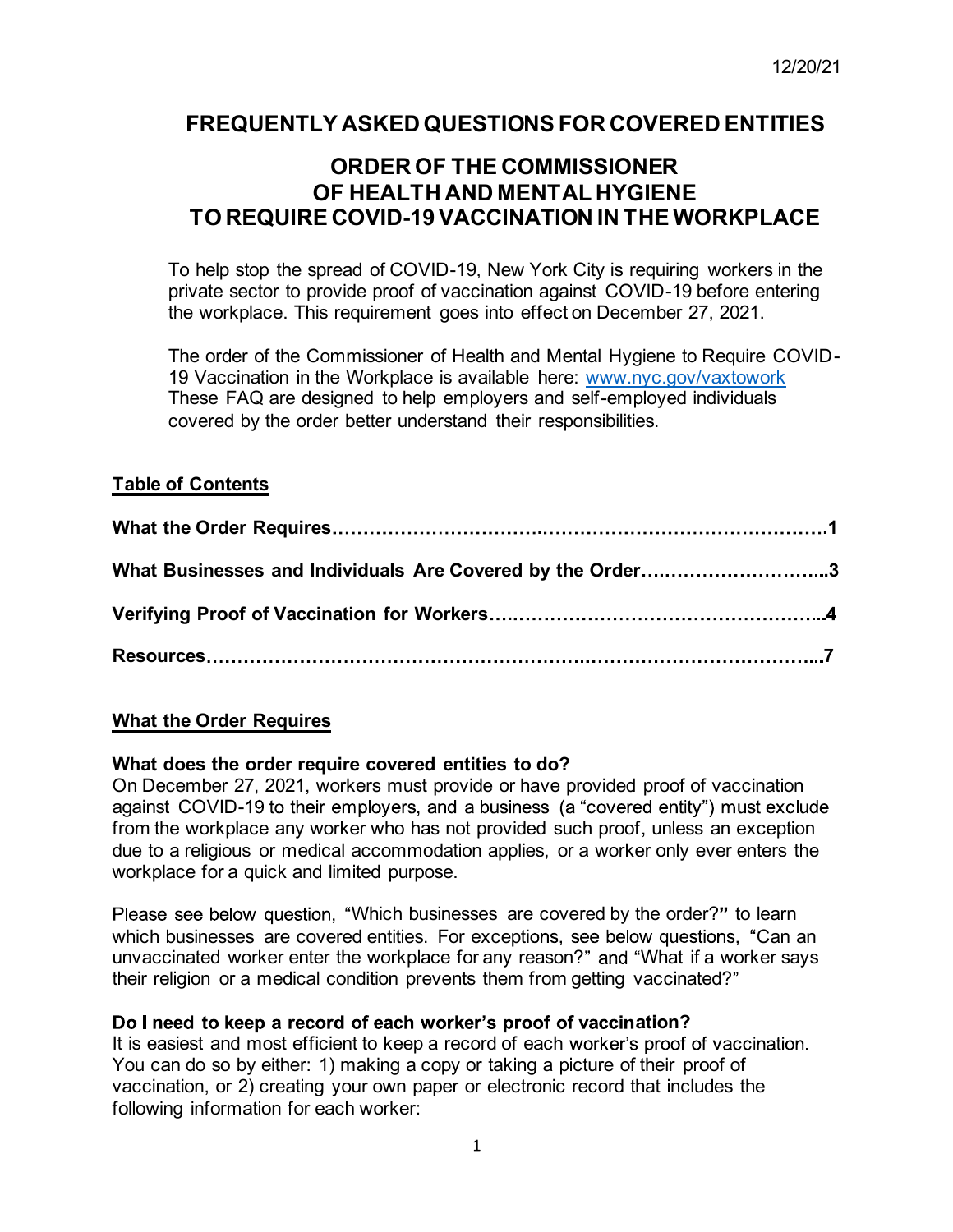- 1. the worker's name; and
- 2. whether the worker is fully vaccinated; and
- 3. for a worker who submits proof of the first dose of a two-dose vaccine, the date by which proof of the second dose will be provided, which must be no later than 45 days after the proof of the first dose was submitted.

If you hire a contract worker, you do not need to keep a record of the contractor's vaccination status. You can instead request that the contractor's employer confirm that the contractor is vaccinated, and you must maintain a record of both your request and the confirmation.

#### **Do I need to keep a record of any reasonable accommodations?**

Yes, if any of your workers do not get vaccinated because you approved a reasonable accommodation for them based on their religion or medical condition, you will need to have a record of when you granted the reasonable accommodation, the basis for doing so, and any supporting documents the worker provided for the reasonable accommodation. Please see below question, "What if a worker says their religion or a medical condition prevents them from getting vaccinated?" for more information about reasonable accommodations and record-keeping.

#### **If a worker only submits proof of one dose of a two-dose vaccine by December 27th, do I need to make sure they get their second dose?**

The requirement for December 27<sup>th</sup> is proof of ONE DOSE. Workers need to get their second dose within 45 days. If they do not have proof of a second dose within that timeframe, you must exclude them from the workplace until they can display proof of vaccination for their second dose.

#### **Can an unvaccinated worker enter the workplace for any reason?**

Yes, workers may enter for a quick and limited purpose even if they have not shown the required proof of vaccination. Some examples of a quick and limited purpose include: using the bathroom, making a delivery, or clocking in and receiving an assignment before leaving to begin a solitary assignment.

#### **Are there any other requirements?**

The Department of Health and Mental Hygiene (DOHMH) has created a one-page attestation sign that you must fill out and post in a conspicuous location at your business by December 27, 2021. The attestation sign affirms that you are complying with the order. You must post this official attestation sign even if you previously had your own signage about employee vaccination status.

The official DOHMH attestation sign is available online at www.nyc.gov/vaxtowork. The sign is available in multiple languages.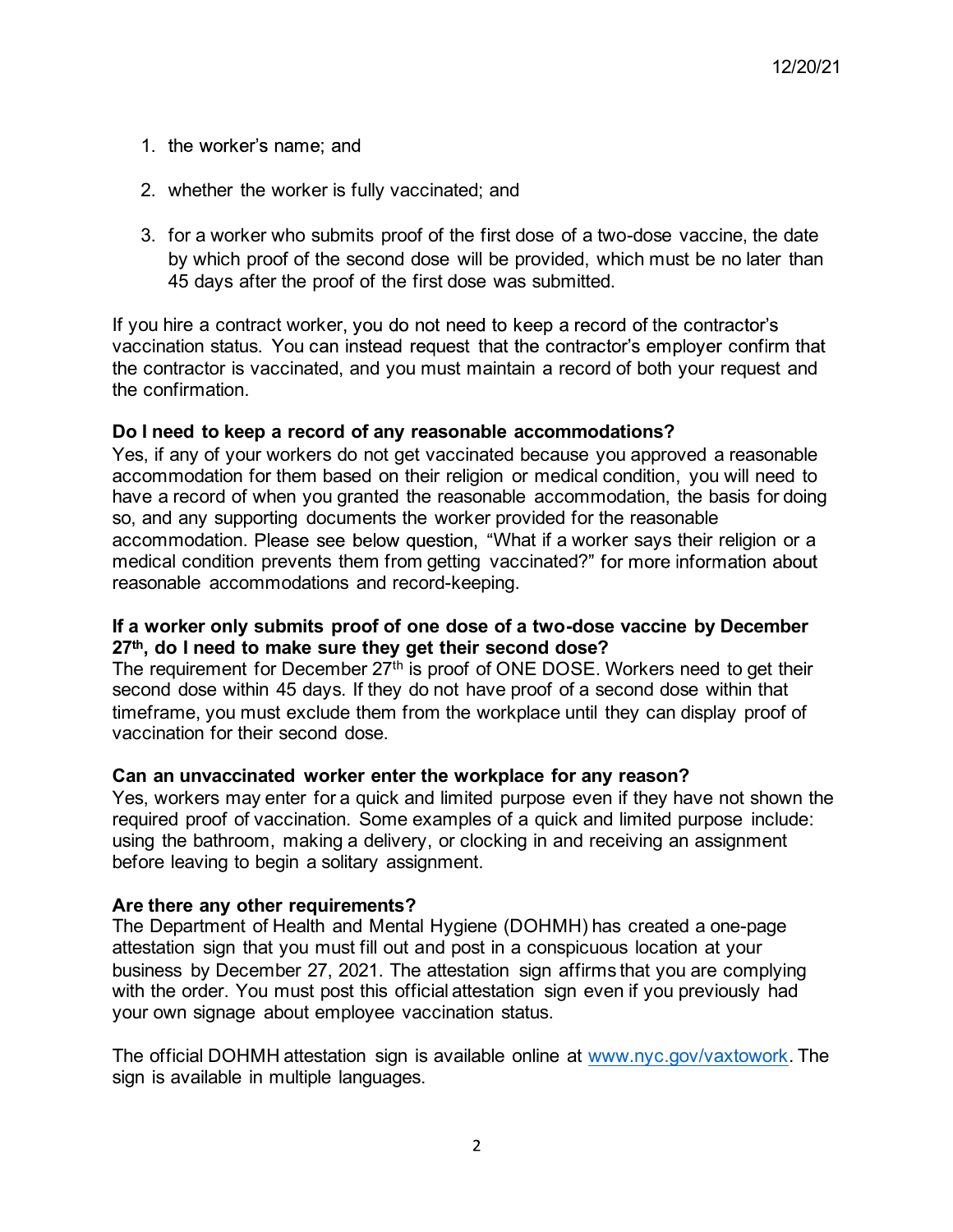If you previously posted a notice per the "Key to NYC" requirements for restaurants, fitness centers, and entertainment venues, you do not need to post the additional DOHMH attestation sign.

# What do I need to do if I previously checked my workers' vaccination status **before this order was issued?**

That's all you need! You are all set if you have the records required by the order, and have posted the DOHMH attestation sign in a conspicuous location.

# **What Businesses and Individuals Are Covered by the Order**

### **Which businesses are covered by the order?**

First, the order only applies to workplaces in New York City. Many different types of businesses are covered by the order. Any non-governmental entity that employs more than one worker in New York City is covered. So is any non-governmental entity that maintains or operates a workplace in New York City. A "workplace" is any place where work is performed in the presence of another worker, or a member of the public. Individuals who are self-employed or sole proprietors are not covered by the order unless they work at a workplace, or interact with other workers in-person, or interact with the public in-person in the course of their work.

Some examples of covered entities are:

- A clothing store
- A grocery store
- A taxicab or rideshare owner-operator, such as an Uber driver
- A speech therapist who visits clients in their homes
- A writer who rents a desk in a shared workspace

The order does not apply to covered entities or individuals who are already subject to another Order of the Commissioner of the Department, Board of Health, the Mayor, or a State or federal entity that requires them to maintain or provide proof of full vaccination, or to individuals who have been granted a reasonable accommodation pursuant to such requirement. Covered entities or individuals who are covered by the OSHA rule that allows either employee vaccination or testing must comply with this order  $-$  their workers must be vaccinated if they do not have a reasonable accommodation.

### **What if I am self-employed or a sole proprietor?**

Individuals who are self-employed or sole proprietors are not covered unless they work at a workplace, interact with other workers, or interact with the public in the course of their work. If they are covered by the order, then they have the same obligations as a covered business, and must post the official DOHMH attestation sign confirming their compliance with the order in a conspicuous location in their workplace. If they do not have a fixed workplace or their workplace is a vehicle, they may keep their own proof of vaccination with them at all times in lieu of posting the attestation sign.

### **Are coworking spaces covered by the order?**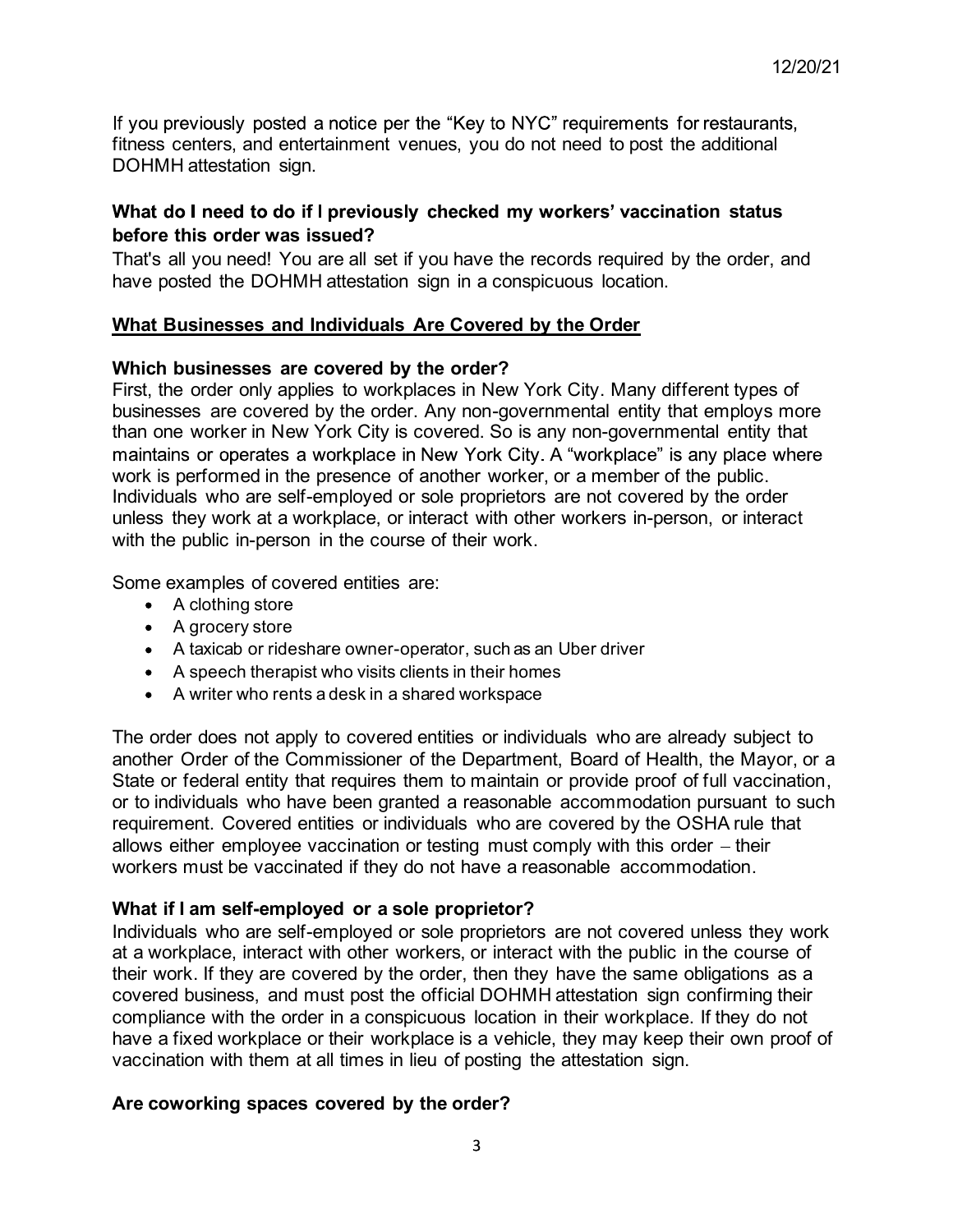Yes, coworking spaces such as WeWork are covered entities under the order, and must check each individual worker's proof of vaccination when they rent space to individuals.

Coworking spaces where small companies rent space regularly can instead request that a small company confirm that all of their workers entering the shared workspace are vaccinated. However, the coworking space does need to keep a record of these requests, and the companies' confirmations that their workers are vaccinated.

The coworking space must additionally post the official DOHMH attestation sign confirming compliance with the order in a conspicuous location at each coworking space.

If you are a covered business renting workspace in a coworking space, it is your responsibility to verify and maintain the appropriate vaccination records for your workers as required of all covered businesses.

Please note that commercial landlords who do not operate coworking spaces are not covered by the order except in regards to their own employees.

**What if my business is one of multiple locations, such as a chain restaurant?** Each individual business location is covered by the order, and must post the official DOHMH attestation sign in a conspicuous location that affirms the business is in compliance with the order. However, a business with multiple locations may store employee vaccination records in one central location, as well as reasonable accommodation records, if any, instead of having such records available at each location. Each business location should have contact information available to offer to City inspectors to put them in touch with the business representative who is centrally storing such records for the business.

### **Verifying Proof of Vaccination for Your Workers**

#### **Who must display proof of vaccination?**

All your workers must show proof of vaccination, unless an exception applies. For exceptions, see above question, "Can an unvaccinated worker enter the workplace for any reason?" and below question, "What if a worker says their religion or a medical condition prevents them from getting vaccinated?

A "worker" means a full- or part-time staff member, employer, employee, intern, volunteer or contractor of a covered entity. A "worker" is not:

- Someone who only ever enters your workplace for a quick and limited purpose
- A performing artist or athlete who is not required to be vaccinated per the Key to  $N<sub>YC</sub>$  program – www.nyc.gov/keytonyc

### **What kind of records do I need to keep when I check for proof of vaccination?**

See above question, "Do I need to keep a record of each worker's proof of vaccination?"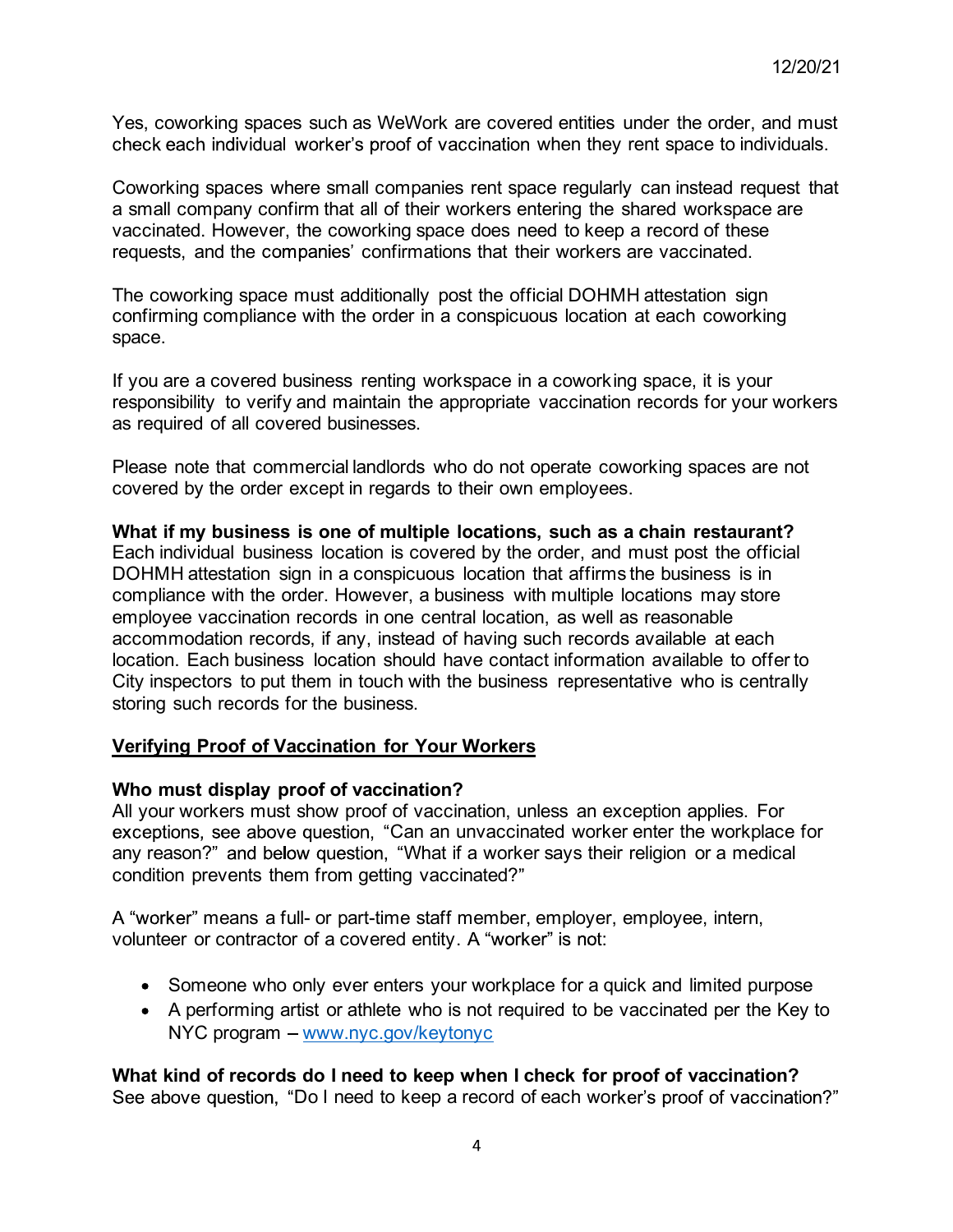## **How should I handle the documents I need to maintain?**

Any vaccination information should be collected and stored in a secure manner to ensure the privacy and security of the information is protected. Such information should only be accessed by employees or other individuals who have a legitimate need to access such information for purposes of compliance with this order, or other governmental orders, laws, or regulations. Vaccination information should not be used for any other purpose.

## **Do I need to verify proof of vaccination for workers who do not live in New York City?**

Yes, the requirement is specific to New York City workplaces, and where the worker lives is not relevant to the order.

### **Do I need to check proof of vaccination for contractors visiting my workplace who are employed by another company?**

Yes, but if you wish to avoid checking each contract worker individually, you can instead request that the contractor's employer confirm that the contractor is vaccinated. However, you do need to keep a record of your request, and the contractor's employer's confirmation that the contractor is vaccinated.

### **How do I**

You should ask to view one of the types of proof of vaccination below, and a form of identification. Acceptable forms of identification include:

- Driver's license
- Non-driver government ID card
- IDNYC card
- Passport
- School or work ID card

Individuals may also show copies of their identification document, including a picture on their phone or by using an app like NYC Covid Safe that allows them to display a copy of the document.

### **What types of proof of vaccination are sufficient?**

Sufficient proof may be demonstrated by displaying:

- A photo or hard copy of their CDC vaccination card
- NYC COVID Safe App
- New York State Excelsior Pass
- CLEAR's Digital Vaccine Card, CLEAR Health Pass
- Official vaccine record
- A photo or hard copy of an official vaccination record of a vaccine administered outside the United States for one of the following vaccines: AstraZeneca/SK Bioscience, Serum Institute of India/COVISHIELD and Vaxzevria, Sinopharm, or Sinovac.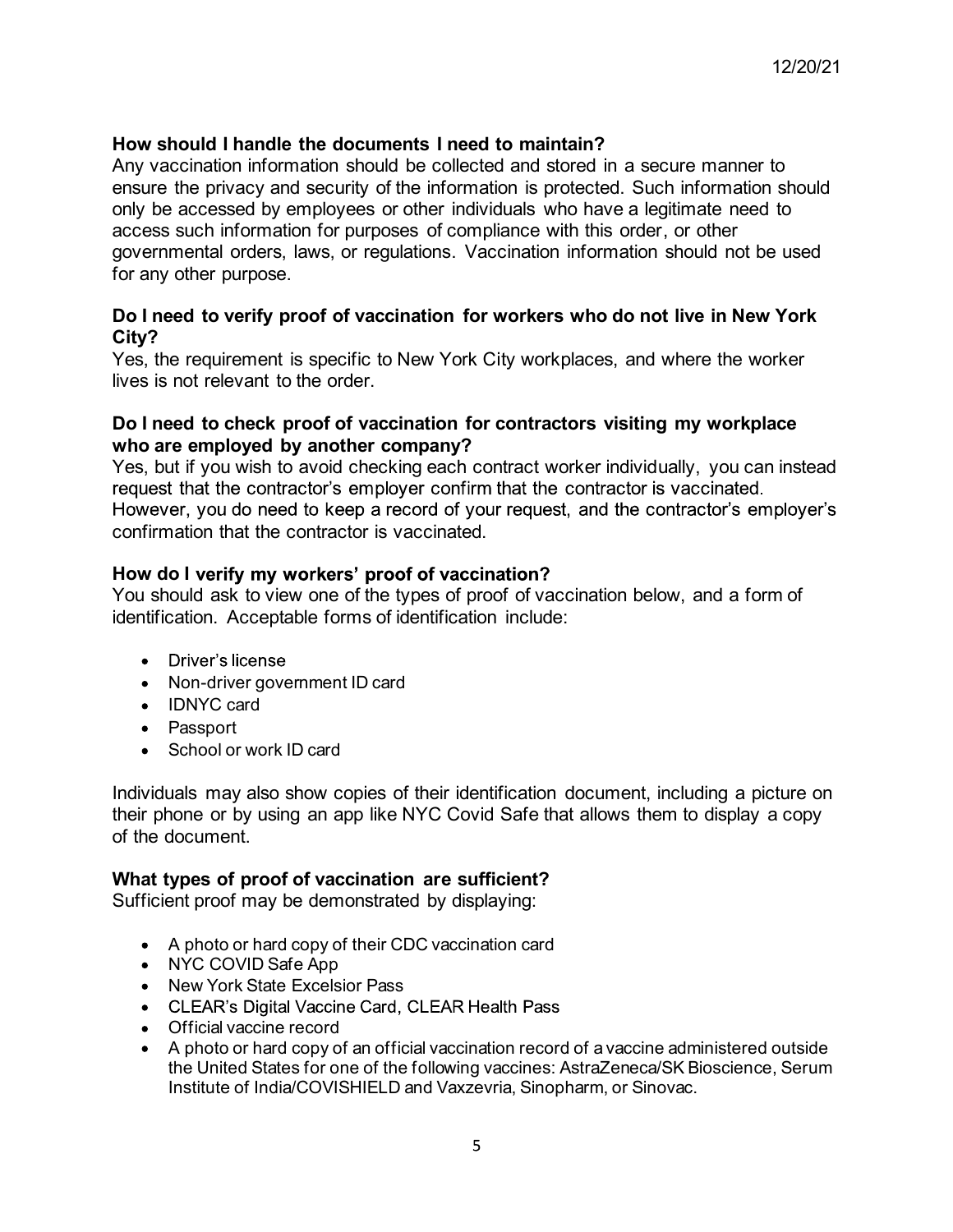#### **What if a worker refuses to show proof of vaccination?**

If a worker is in the workplace for more than a quick and limited purpose, and has not applied for a reasonable accommodation, then you must not allow them to enter the workplace.

#### **What if a worker says their religion or a medical condition prevents them from getting vaccinated?**

Workers who have a sincerely held religious belief (not a social or political belief), or a medical condition that prevents them from being vaccinated may apply for a reasonable accommodation. They must apply for a reasonable accommodation by December 27, 2021, and that begins the reasonable accommodation process. Employers may permit workers to continue coming into the workplace while their reasonable accommodation request is pending. However, City agencies may review a covered entity's reasonable accommodation process and records to ensure the entity is handling requests promptly and appropriately.

Guidance on how to handle reasonable accommodation requests as well as a checklist that employers can use to process reasonable accommodation requests is available here: www.nyc.gov/vaxtowork. If an employer chooses to follow this checklist and keeps it on file, that will demonstrate that the employer handled the reasonable accommodation request appropriately. The checklist is available here: https://www1.nyc.gov/assets/doh/downloads/pdf/covid/vaccination-workplaceaccommodations.pdf

#### **Do I need to fire or discipline employees who refuse to comply with the order?**

No. As long as you keep the worker out of the workplace, it is your decision whether to discipline or fire such worker, or if the worker can contribute to your business while working remotely.

#### **Can I adopt a policy regarding vaccination that is stricter than what is required under the order?**

Yes, as long as it is not discriminatory or otherwise unlawful.

#### **Resources**

**Where can I find additional guidance about how to comply with the order?** You can find information about the order at www.nyc.gov/vaxtowork.

#### **How will the order be enforced?**

Inspectors from various City agencies will begin enforcing the order on December 27, 2021. All inspectors, no matter which agency they are from, will be inspecting for compliance with the same requirements.

#### **Are there any penalties for noncompliance?**